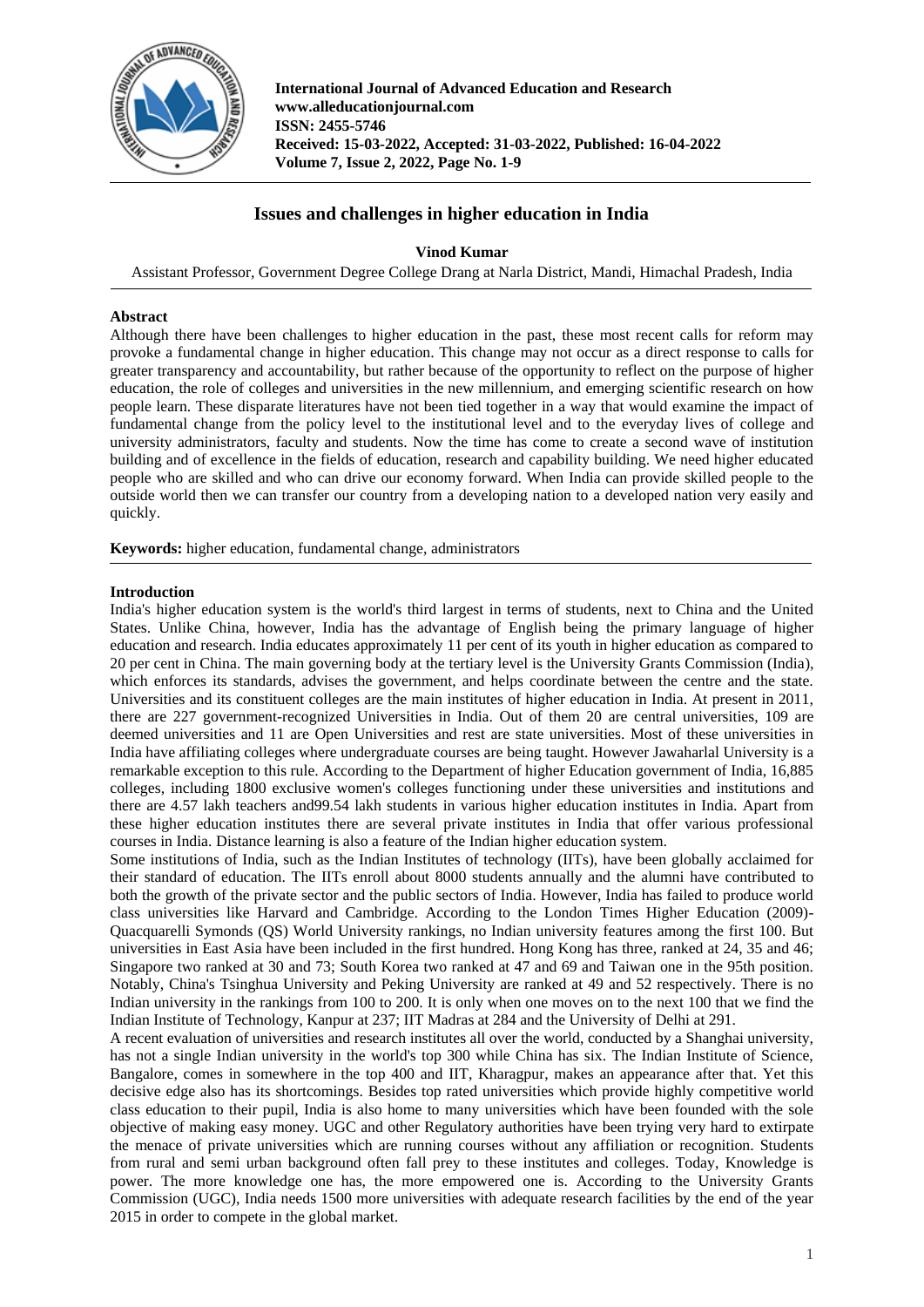The country lacks the critical mass in higher education. Its gross enrolment ratio (GER) is a mere 11 per cent compared to China's 20 per cent, the USA's 83 per cent and South Korea's 91 per cent. This means that in comparison to India, China has double the number of students pursuing higher education. The Eleventh Five Year Plan envisages increase in the Gross Enrolment Ratio (GER) in higher education to 15 per cent of the population in the age cohort group of 18-24 years by 2011-12. This requires a substantial increase in the number of institutions and consequently would require an adequate number of teachers for imparting education. Failure to redress the faculty shortage would hamper the achievement of the targets for increase in GER set out by Government.

President Pratibha Patil said that India aspires to increase enrolment in higher education. She added that the country intends to raise gross enrolment ratio in higher education to 30 percent by the year 2020, which means almost tripling the enrolment from the present 14 million to about 40 million. As per sources, the President has made the announcement at the sixth convocation of the Mizoram University, held on September 24, 2010. Patil also said that higher education has been accorded priority in our country. Further, she added that universities of the country, existing and the new ones, will be responsible for achieving this target.

The overall scenario of higher education in India does not match with the global Quality standards. Hence, there is enough justification for an increased assessment of the Quality of the country's educational institutions. Traditionally, these institutions assumed that Quality could be determined by their internal resources, *viz*., faculty with an impressive set of degrees and experience detailed at the end of the institute's admission brochure, number of books and journals in the library, an ultra-modern campus, and size of the endowment, etc., or by its definable and assessable outputs, *viz*., efficient use of resources, producing uniquely educated, highly satisfied and employable graduates.

Critical appraisals undertaken by the governmental committees and independent academicians have highlighted the crisis confronting the system: 'increasing educated unemployment; weakening of student motivation; increasing unrest and indiscipline on the campuses; frequent collapse of administration; deterioration of standards; and above all, the demoralizing effect of the irrelevance and purposelessness of most of what is being done.' While the politicians and policy makers have often spoken about the need for radical reconstruction of the system, what has been achieved in reality is only moderate reformism.

At present, the world-class institutions in India are mainly limited. Most of the Indian colleges and universities lack in high-end research facilities. Under-investment in libraries, information technology, laboratories and classrooms makes it very difficult to provide top quality instruction or engage in cutting-edge research. This gap has to be bridged if we want to speed up our path to development. The University Grant Commission of India is not only the lone grant giving agency in the country, but also responsible for coordinating, determining and maintaining the standards in institutions of higher education. The emergence of a worldwide economic order has immense consequences for higher education more so under the changes that have taken place in the recent past with regard to globalization, industrialization, information technology advancement and its impact on education aided to these are the policy changes that have taken place at the UGC, All India Council for Technical Education (AICTE), Distance Education Council (DEC), Indian Council for Agriculture Research (ICAR), Bar Council of India (BCI), National Council for Teacher Education (NCTE) Rehabilitation Council of India (RCI), Medical Council of India (MCI), Pharmacy Council of India (PCI), Indian Nursing Council (INC), Dentist Council of India (DCI), Central Council of Homeopathy (CCH), the Central Council of Indian Medicine (CCIM) and such other regulatory bodies from time to time to accommodate these development and yet maintain quality students in higher education. It is time for all those who are concerned with policymaking, planning, administration and implementation of Higher Education to revitalize the very thinking on the subject and put it on the right track.

After recording growth rate of around 9 percent for the three consecutive years, India is now considered to be one of the most promising economies of the world. While, higher education gives India an edge in the world economy as evident from the availability of the skilled manpower, and research scholars working abroad, unemployment, illiteracy and relative poverty continue to be the major deterrents to realize her potential in human resources. The taskforce constituted by World Bank and UNESCO during 2000 has also observed that higher education helps increase wages and productivity that directly enrich individuals and society. The prospects and development in the higher education sector in India needs a critical examination in a rapidly globalizing world. Expansion, inclusion and excellence were the three objectives of higher education policy of Government of India. The government had taken many steps to increase student enrollment in higher education and quality improvement in higher educational institutions.

Keeping in view The Government has constituted a Knowledge Commission to suggest measures to alleviate the problems that higher education sector is afflicted with and make India a Knowledge super power in the global economy. But the government is at a crossroad. While there is a need for an expansion of the higher education sector, resource constraint for both the Centre and the states poses challenge to ensure quality education even in the existing institutions. The government after pursuing neo-liberal policies for the last 17 odd years is keen to open the higher education sector to the private providers, either through public-private participation or foreign direct investment in higher education. The society is divided. While one section is opposed to commodification of education, the other section thinks that involving the private sector is the only way out. How would the higher education sector evolve in response to these challenges is a crucial issue for us to understand and anticipate. How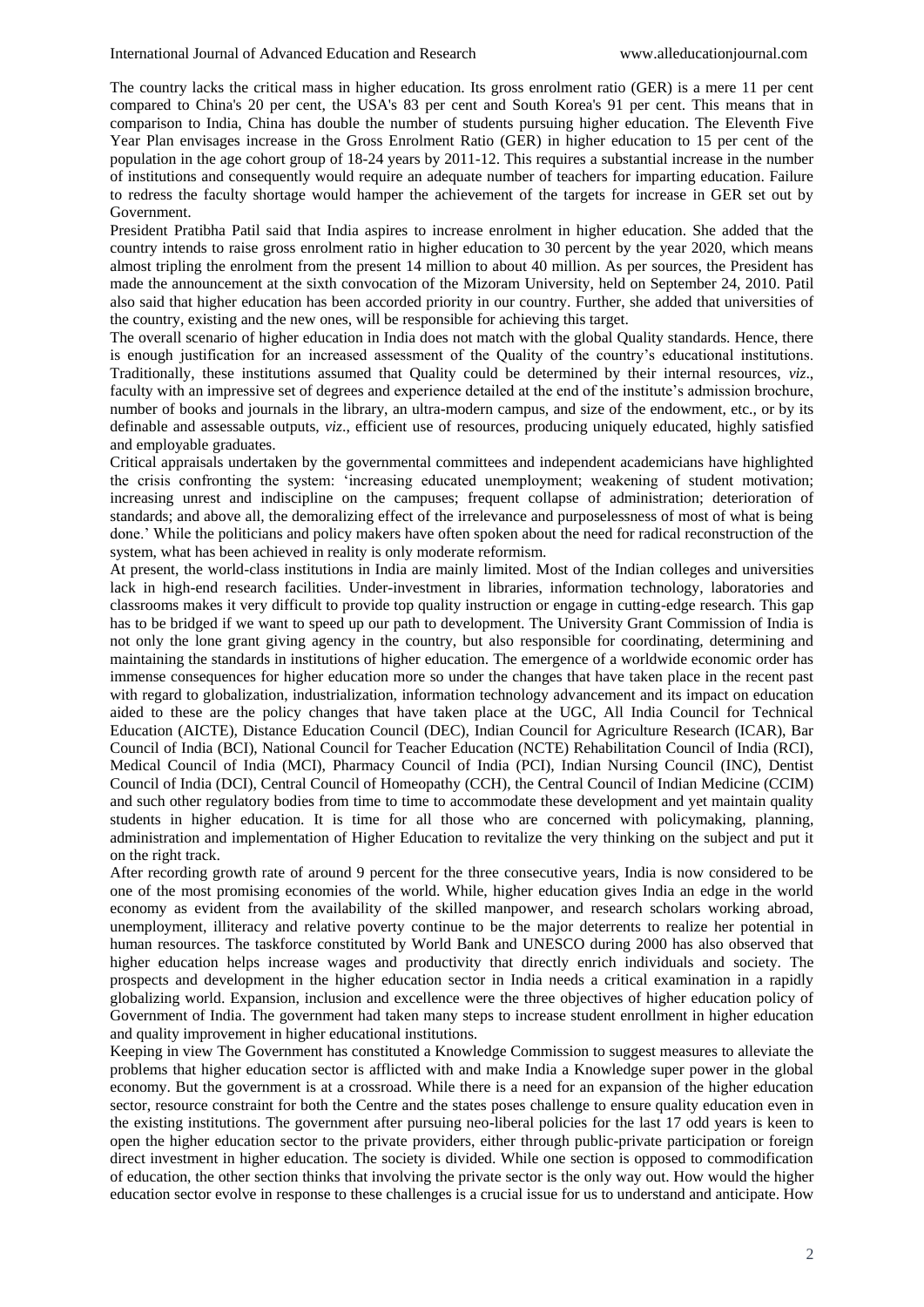is the sector contemplating changes to engage with the world? If India is to be a global economic powerhouse it is essential to nurture this higher education sector.

#### **Critical issues in Indian higher education**

As India strives to compete in a globalised economy in areas that require highly trained professionals, the quality of higher education becomes increasingly important. So far, India's large, educated population base and its reservoir of at least moderately well-trained university graduates have aided the country in moving ahead, but the competition is fierce; from China in particular. Other countries are also upgrading higher education with the aim of building world class universities. Even the small top tier of higher education faces serious problems. Many IIT graduates, well trained in technology, have chosen not to contribute their skills to the burgeoning technology sector in India; perhaps half leave the country immediately upon graduation to pursue advanced studies abroad, and most do not return. A stunning 86 per cent of Indian students in the fields of science and technology who obtain degrees in the United States do not return home immediately following their graduation. A body of dedicated and able teachers work at the IITs and IIMs, but the lure of jobs abroad and in the private sector makes it increasingly difficult to lure the best and brightest to the academic profession.

The present system of higher education does not serve the purpose for which it has been started. In general education itself has become so profitable a business that quality is lost in the increase of quantity of professional institutions with quota system and politicization adding fuel to the fire of spoil system, thereby increasing unemployment of graduates without quick relief to mitigate their sufferings in the job market of the country. So, the drawbacks of the higher education system underscore the need for reforms to make it worthwhile and beneficial to all concerned.

Most observers agree that Indian higher education, the significant and impressive developments of the past few decades notwithstanding, faces major challenges in both quantitative and qualitative terms. Perhaps the clearest and boldest statement of this issue can be found in the "Report to the Nation 2006" of the National Knowledge Commission which concludes that there is 'a quiet crisis in higher education in India that runs deep', and that it has to do with both the quantity and the quality of higher education in India. Recognizing this dual challenge, the Indian Prime Minister, Manmohan Singh, severely criticized in a recent speech the serious qualitative deficiencies in Indian higher education while at the same time announcing plans for a major expansion of the system. Reflecting on the findings of a confidential report by the National Assessment and Accreditation Council, which is affiliated to the University Grants Commission (UGC), he expressed his concern over the fact that two thirds (68%) of the country's universities and 90 percent of its colleges are "of middling or poor quality" and that well over half of the faculty in India's colleges do not have the appropriate degree qualifications. Knowledge is the base for overall growth and if the nation has to be competitive and to be at par with the globalization pace, we will have to respond to the market forces.

According to a study only 25% of engineering graduates are directly employable (Infosys, an IT giant, last year sorted through 1.3 million applicants only to find that around two percent were qualified for jobs.) Quality of education delivered in most institutions is very poor. While India has some institutions of global repute delivering quality education, such as (Indian Institute of Management) IIMs and (Indian Institute of Technology) IITs, we do not have enough of them. It has very narrow range of course options that are offered and education is a seller's market, where is no scope of incentive to provide quality education. There is clearly a lack of educated educators and teaching is not an attractive profession. It's a last choice in terms of career. Number of Ph.D.s produced each year is very low and those required by academia is far higher. In fact, at many institutions fresh graduates are employed to teach, leading to poor quality of classroom instruction. Most of the education institutions esp. in states such as Maharashtra and states in South India are owned by politicians. This Education system which is highly regulated by the government has been set up to benefit politicians.

The growth of higher education in India has been largely guided by the serviceable prerequisite of the economy. After independence, the role of the state in planning out a development path and also in building higher education institutions was guided by mutuality education institutions has been less than satisfactory in terms of access, equity and quality. Now there is an urgent need to work for the development of the educational sector to meet the need of the emerging opportunities, increasing younger generation population and challenges of the 21st century.

## **Challenges of present higher educational system in India**

Since we have got independence we are facing challenges to establish a great and strong education system. Various governments came and gone. Off course they tried to establish new education policies in the system but this is very sad to dictate that they were not sufficient for our country. Still we are facing lot of problems and challenges in our Education System. India recognizes that the new global scenario poses unprecedented challenges for the higher education system. The University Grants Commission has appropriately stated that a whole range of skills will be demanded from the graduates of humanities, social sciences, natural sciences and commerce, as well as from the various professional disciplines such as agriculture, law, management, medicine or engineering.

India can no longer continue the model of general education as it has been persisting in for the large bulk of the student population. Rather, it requires a major investment to make human resource productive by coupling the older general disciplines of humanities, social sciences, natural sciences and commerce to their applications in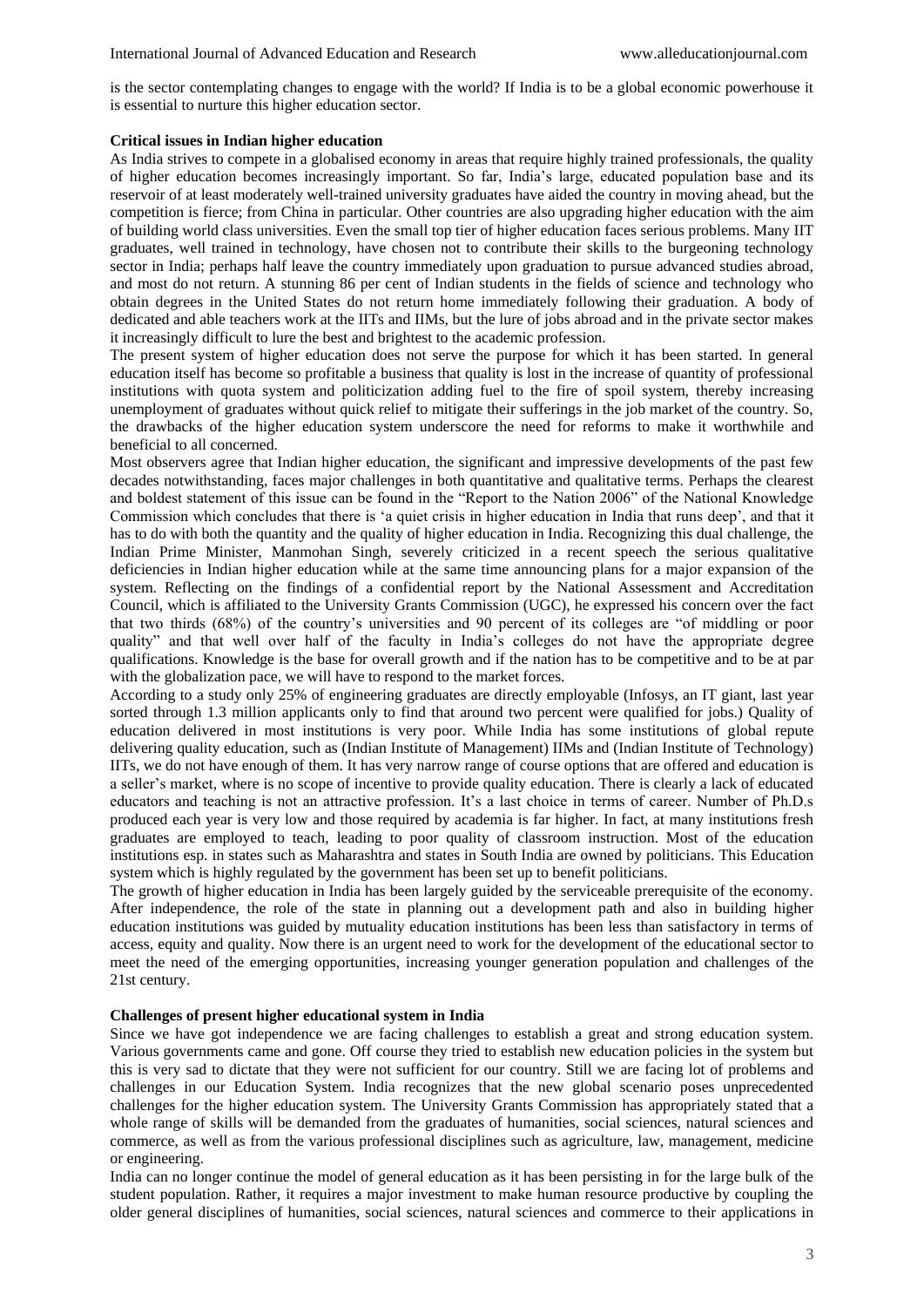the new economy and having adequate field based experience to enhance knowledge with skills and develop appropriate attitudes. Responding to these emerging needs, the UGC stated: "The University has a crucial role to play in promoting social change. It must make an impact on the community if it is to retain its legitimacy and gain public support". It seeks to do so by a new emphasis on community based programmes and work on social issues. Concepts of access, equity, relevance and quality can be operationalised only if the system is both effective and efficient. Hence, the management of higher education and the total networking of the system has become an important issue for effective management. The shift can occur only through a systemic approach to change as also the development of its human resource, and networking the system through information and communication technology.

There are many basic problems facing higher education in India today. These include inadequate infrastructure and facilities, large vacancies in faculty positions and poor faculty thereof, low student enrolment rate, outmoded teaching methods, declining research standards, unmotivated students, overcrowded classrooms and widespread geographic, income, gender, and ethnic imbalances. Apart from concerns relating to deteriorating standards, there is reported exploitation of students by many private providers. Ensuring equitable access to quality higher education for students coming from poor families is a major challenge. Students from poor background are put to further disadvantage since they are not academically prepared to crack highly competitive entrance examinations that have bias towards urban elite and rich students having access to private tuitions and coaching. Education in basic sciences and subjects that are not market friendly has suffered.

Research in higher education institutions is at its lowest ebb. There is an inadequate and diminishing financial support for higher education from the government and from society. Many colleges established in rural areas are non-viable, are under-enrolled and have extremely poor infrastructure and facilities with just a few teachers. A series of judicial interventions over the last two decades and knee-jerk reaction of the government – both at the centre and state level and the regulatory bodies without proper understanding of the emerging market structure of higher education in India has further added confusion to the higher education landscape in the country. There is an absence of a well-informed reform agenda for higher education in the country. A few efforts made now and then are not rooted in the new global realties based on competition and increased mobility of students and workforce.

Time to time system influenced with new challenges and government taken a major role to build the system. But there are many challenges always faced by the government. Some of the leading challenges before the higher education system are continuous up gradation of curriculum to keep in pace with rapid growth of science and technology; globalization and the resultant challenges from the international universities; grooming of many private institutions without any method of ensuring maintenance of quality and standard; need for adequate funding to meet the demands of various novel innovative programmes; developing a meaningful and purposeful inter-face between the universities, National Research Laboratories, industries, government and society, etc. ICT in higher education policy may not be able to completely overcome all these challenges though it may play a role in information and resource sharing.

There are so many people in various parts of country which are still out of reach. This is when we have emphasize more on our education programs and made our system reachable to all areas. Government has to rethink on these areas to implement more on the policies. Money also plays a vital role for the education system which needs to unique for all globally recognized syllabus and curricula. Take a look on our constitution which says that this is the responsibility of central and state government to build good education system. For that we need to have funds. But despite there was a large expenditure on the funds every year on Education where the fund goes and our system remains intact.

Central government prepares policies and plan while responsibility of State government is run those policies on ground. The standard education facilities are higher in the states which are much rich. There is a need to change such defects from the country education system which only can be influenced by increasing funding and providing better facilities to students. But we know there is always increase in the fund for the education system but never implemented in that area. So we have to work in this area. Government tries to make different policies which are implemented but quality never checked. Majority of fund goes in the pockets of officials working for this. There is a vast need to improve the quality and standards.

The time now is to modernize our education system so that our country can get much more technically graduated people which can help our country to developed state. Today's youth always try to go foreign for his higher education as they have much better facilities and quality of their system. Can't we get that quality here itself? We have to stop this brain drainage so as avoid students to run away from country. Our governments trying for various challenges faced but no one is doing well for that. Government came and goes but system remains intact. Higher education is extremely diverse and the challenges and issues faced by higher education institutions are just as diverse. The process of education is not merely digesting books. It is also about doing several cocurricular and extra-curricular activities that give a broader meaning to life in general and education in particular. I believe that opportunities for such holistic development are not enough in India. Facilities for the same are lacking or not easily accessible in India. Even where facilities exist, there is a lack of information about the same.

There is a lack of universities and institutes for education but one most important fact is that the quality of education is absent in higher education. There are very few teachers and their knowledge is very insufficient. Most of the teachers are making money with tuitions. The teachers are not having proper knowledge of subject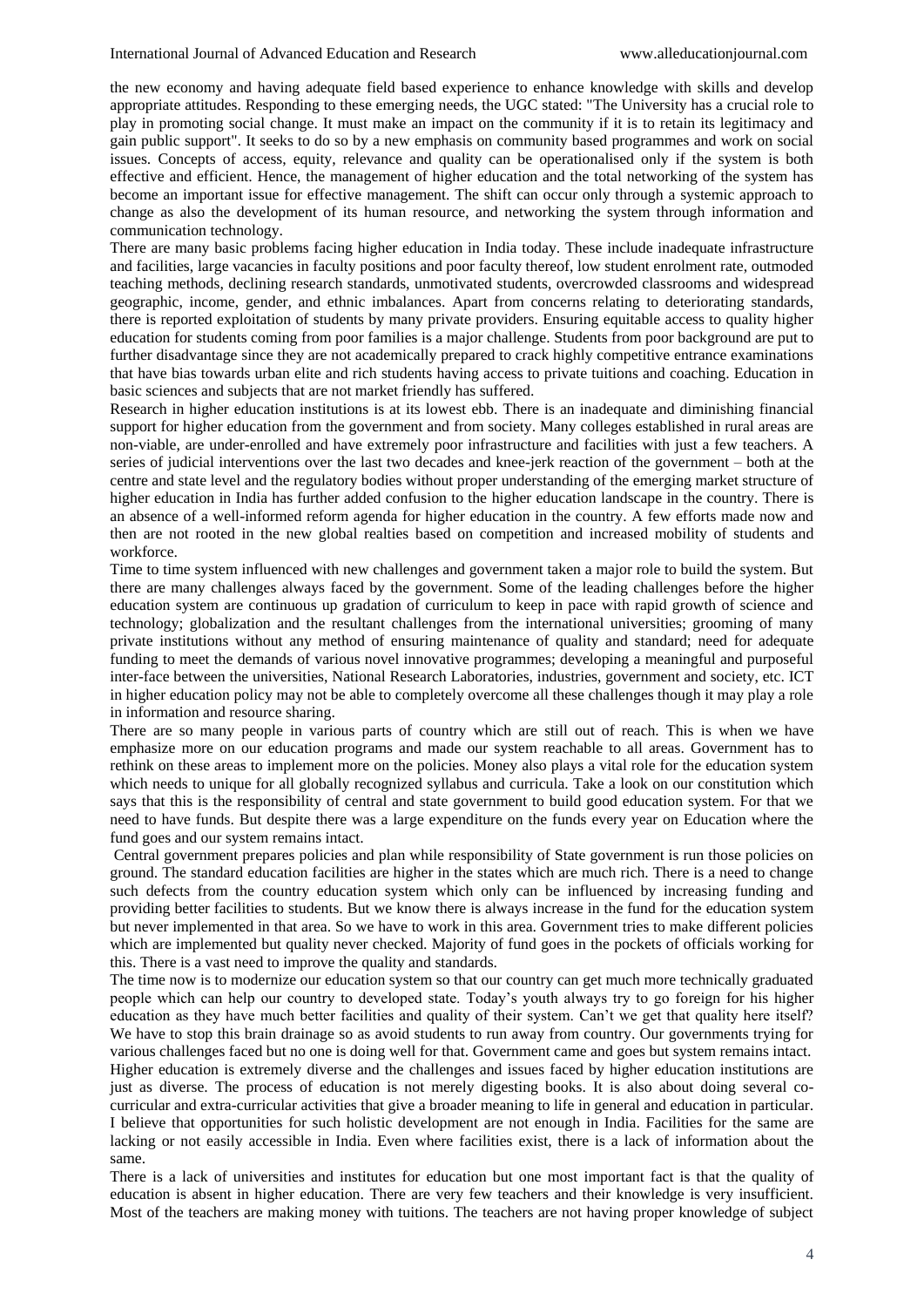even and resources to student community are very poor. Students do not have any student-ship ethics, they just want marks in the subject and they study only for grabbing jobs. There is no creativity in students. Our top class students are hard-worker but not innovative. They are not capable enough to produce new technology. There is a great need to revolution in higher education. These are just some challenges which should cover all the aspect in the present scenario of education and we have to implement hard on them.

## **1. Suggestions for improving quality of higher education**

There are some suggestions and Expectations from Government, Industry, Educational Institutions, Parents and Students for improving quality of higher education-1. Towards a Learning Society- As we move towards a learning society, every human activity will require contributions from experts, and this will place the entire sector of higher education in sharp focus. Although the priorities, which are being assigned today to the task of Education for All, will continue to be preponderant, the country will have to prepare itself to invest more and more on higher education and, simultaneously, measures will have to be taken to refine, diversify and upgrade higher education and research programmes.

## **2. Industry and Academia Connection**

Industry and Academia connect necessary to ensure curriculum and skills in line with requirements. Skill building is really very crucial to ensure employability of academia to understand and make sure good jobs (keeping in view knowledge + skills + global professional skills = good jobs).

## **3. Incentives to Teachers and Researchers**

Industry and students are expecting specialized courses to be offered so that they get the latest and best in education and they are also industry ready and employable. Vocational and Diploma courses need to be made more attractive to facilitate specialized programs being offered to students. Incentives should be provided to teachers and researchers to make these professions more attractive for the younger generation.

## **4. Innovative Practices**

The new technologies offer vast opportunities for progress in all walks of life. It offers opportunities for economic growth, improved health, better service delivery, improved learning and socio-cultural advances. Though efforts are required to improve the country's innovative capacity, yet the efforts should be to build on the existing strengths in light of new understanding of the research-innovation-growth linkage.

### **5. To mobilize resources**

The decline in public funding in the last two plan periods has resulted in serious effects on standards due to increasing costs on non-salary items and emoluments of staff, on the one hand, and declining resources, on the other. Effective measures will have to be adopted to mobilize resources for higher education. There is also a need to relate the fee structure to the student's capacity to pay for the cost. So that, students at lower economic levels can be given highly subsidized and fully subsidized education.

## **6. Coming of Information Age**

The world is entering into an Information Age and developments in communication, information and technology will open up new and cost-effective approaches for providing the reach of higher education to the youth as well as to those who need continuing education for meeting the demands of explosion of information, fast-changing nature of occupations, and lifelong education.

Knowledge, which is at the heart of higher education, is a crucial resource in the development of political democracy, the struggle for social justice and progress towards individual enlightenment.

## **7. Student-Centred Education and Dynamic Methods**

Methods of higher education also have to be appropriate to the needs of learning to learn, learning to do, learning to be and learning to become. Student-centred education and employment of dynamic methods of education will require from teachers new attitudes and new skills. Methods of teaching through lectures will have to subordinate to the methods that will lay stress on self-study, personal consultation between teachers and pupils, and dynamic sessions of seminars and workshops. Methods of distance education will have to be employed on a vast scale.

### **8. Public Private Partnership**

PPP is most essential to bring in quality in the higher education system. Governments can ensure PPP through an appropriate policy. University Grants Commission and Ministry of HRD should play a major role in developing a purposeful interface between the Universities, Industries and National Research Laboratories (NRLs) as a step towards PPP. Funding to NRLs by the government should ensure the involvement of institutions of higher education engaged in research activities to facilitate availability of latest sophisticated equipment. There has been some effort both by the government and the private education institutions to develop the teaching staff at various levels. However, this needs to be intensified with appropriate attention to all the aspects related in order to prepare quality and sufficient number of educational staff. Such efforts need a very serious structuring for the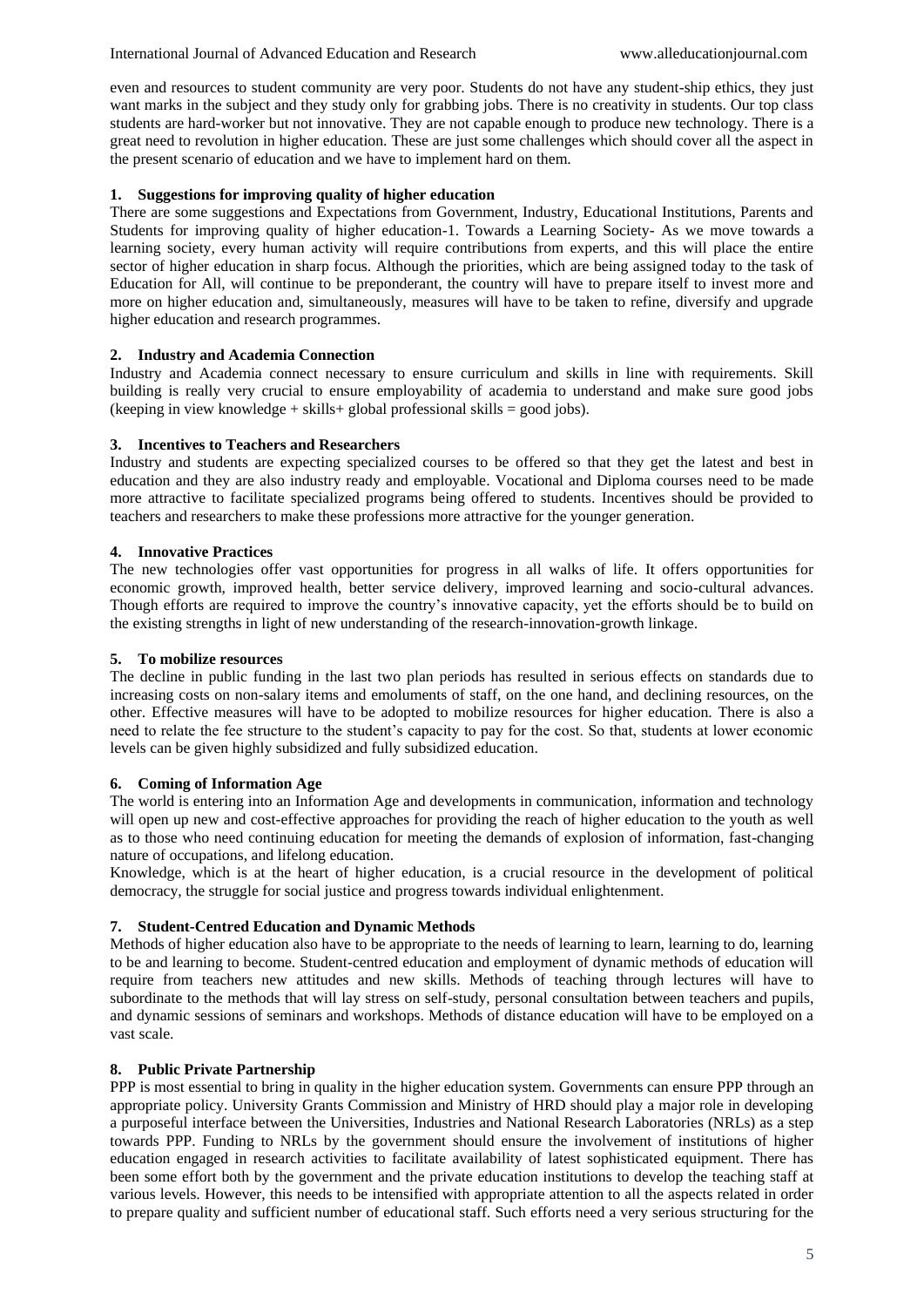research base institutions. We have to be optimistic that private-public partnership and the Industry interface will take place in the field of education at all levels, and particularly in the backward regions, which is the need of the hour. To achieve excellence, we thus need to create a real partnership between government, educators and industry– Partnerships that can provide our high-tech industries with skilled workers who meet the standards of their industry.

## **9. To Provide Need Based Job-Oriented Courses**

All round development of personality is the purpose of education. But the present day education is neither imparting true knowledge of life and nor improving the talent of a student by which one can achieve laurels in the field one is interested. So, combination of arts subjects and computer science and science and humanities or literature should be introduced so that such courses could be useful for the students to do jobs after recruitment in some companies which would reduce unnecessary rush to higher education. The programme must be focused on graduate studies and research and developing strategies and mechanisms for the rapid and efficient transfer of knowledge and for its application to specific national and local conditions and needs. Meritorious doctoral students should be recognized through teaching assistantships with stipends over and above the research fellowships. Finally, based on knowledge only vision of the future life and work can be had; based on this vision only a broad ambition can be fixed for oneself; and based on this ambition only one can lead interesting life doing satisfying job to do remarkable achievements in some field in the world.

## **10. International Cooperation**

Universities in India have been a primary conduit for the advancement and transmission of knowledge through traditional functions such as research, innovation, teaching, human resource development, and continuing education. International cooperation is gaining importance as yet another function. With the increased development of transport and communication, the global village is witnessing a growing emphasis on international cooperation and action to find satisfactory solutions to problems that have global dimensions and higher education is one of them.

## **11. Towards a New vision**

India realizes, like other nations of the world, that humanity stands today at the head of a new age of a large synthesis of knowledge, and that the East and the West have to collaborate in bringing about concerted action for universal upliftment, and lasting peace and unity. In this new age, great cultural achievements of the past have to be recovered and enriched in the context of the contemporary advancement so that humanity can successfully meet the evolutionary and revolutionary challenges and bring about a new type of humanity and society marked by integrated powers of physical, emotional, dynamic, intellectual, ethical, aesthetic and spiritual potentialities.

### **12. Cross Culture Programmes**

After education, tour to all the places in India and world as far as possible with the cooperation of government is necessary so that one can understand about people, culture, arts, literature, religions, technological developments and progress of human society in the world.

## **13. Action Plan for Improving Quality**

Academic and administrative audit should be conducted once in three years in colleges by external experts for ensuring quality in all aspects of academic activities. The self-finance colleges should come forward for accreditation and fulfill the requirements of accreditation. Universities and colleges should realise the need for quality education and come forward with action plan for improving quality in higher educational institutions.

## **14. Individuality**

The life of one will not be interesting but rather boring, monotonous and frustrating. This is mainly due to parental interference in the education of the children. Parental guidance is necessary but it should not interfere in the creativity or individuality of the students. Also, in spite of the obsolete type of education system, some are achieving wonderful things in Sports, Music, Dance, Painting, Science and Technology in the world. This is only due to the encouragement of the parents and some dedicated teachers in the educational institutions. Higher education is necessary for one to achieve excellence in the line one is best. But one should be selected for higher education on the basis of merit only. Further, fees for education in general should not be high; especially, the fees for higher studies should be within the reach of every class of people in the nation.

### **15. Privatization of Higher Education**

In any nation education is the basic necessity for the socio-economic development of the individuals and the society. In reality only 20% of the population is educated in India. So, improved standard of education as first priority should be offered to the majority by the govt. authorities with sincere political will. Also, privatization of higher education is absolutely necessary in a vast country like India as government alone is helpless to do so.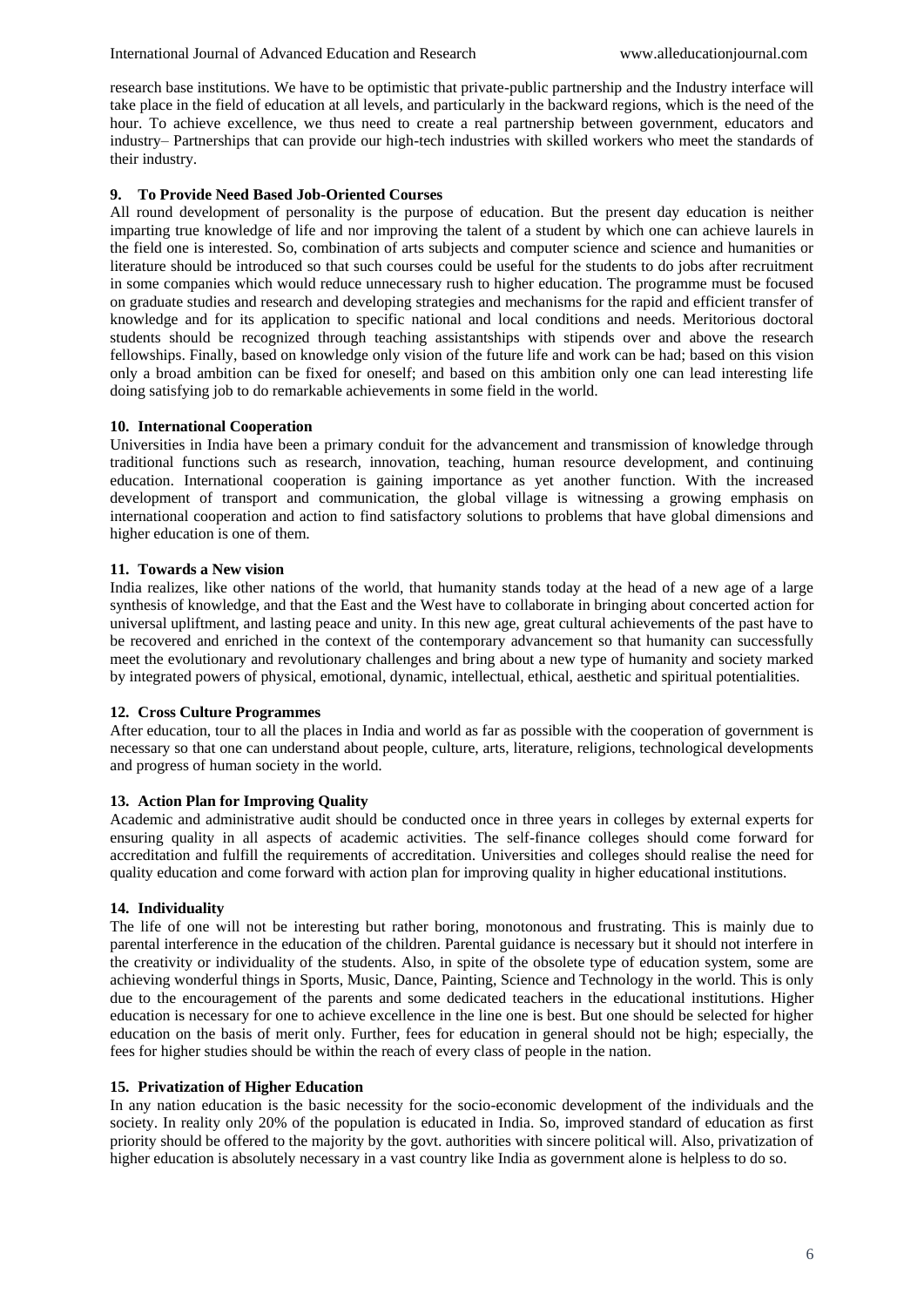### **16. Quality development**

Quality depends on its all functions and activities: teaching and academic programs, research and scholarship, staffing, students, building, facilities, equipments, services to the community and the academic environment. It also requires that higher education should be characterized by its international dimensions: exchange of knowledge, interactive networking, mobility of teachers and students and international research projects, while taking into account the national cultural values and circumstances. The level of education and knowledge being imparted by many colleges...is not up to the mark. Instead of concentrating on quantity, these institutions should concentrate on quality. The approach of doctoral research in social sciences needs to be more analytical and comparative and be related to society, policy and economy. A study conducted on Social Science Research Capacity in South Asia (2002) showed that the share of the Indian universities in the special articles published in the Economic and Political Weekly was only about a 25 percent. This too was dominated by only three universities, namely-Jawaharlal Nehru University, University of Mumbai & University of Delhi.

## **17. World Class Education**

Indian government is not giving priority to the development of Standard in education. India should aspire for the international standard in education. Many national universities like in the USA, UK, Australia, etc. allow studies in higher education for foreign students in their countries and through correspondence courses as well. In the same way India Universities of world class education can also offer courses of studies to foreign students taking advantage of the globalization process. To achieve that goal it should adopt uniform international syllabus in its educational institutions.

## **18. Personality Development**

Finally, education should be for the flowering of personality but not for the suppression of creativity or natural skill. In the globalized world opportunities for the educated people are naturally ample in scope. As a result business process outsourcing (BPO) activities have increased competition in the world trade leading towards the production of quality goods and their easy availability everywhere in the world market. That is the way the world can be developed for peace, prosperity and progress by able and skilful men.

### **19. Status of Academic Research Studies**

If we see the number of researchers engaged in Research and Development activities as compared to other countries we find that we have merely 119 researchers, whereas Japan has 5287 and US has 4484 researchers per million of population. Even in absolute terms, number of researchers in India is much smaller compared to US, China, Japan, Russia, and Germany. Numbers of doctoral degrees awarded in all subjects are 16, 602 out of which 6774 are in Arts and 5408 in science and rest in others (professional subjects). India has a little over 6000 doctorates in Science and engineering, compared to 9000 in China and 25000 in US. It increased rapidly from a little over 1000 in 1990 to over 9000 in recent years in China. In comparison, there has been a modest increase in India. National Science Foundation (NSF) - Science and Engineering Indicators (2002) shows that in the US, about 4% of the science and engineering graduates finish their doctorates. This figure is about 7% for Europe. In India this is not even 0.4%. Data on doctorates particularly in science, engineering and medicine suggests that only a few institutions have real research focus. In engineering there were merely 650 doctorates awarded in 2001-02. Of these 80 percent were from just 20-top universities. In science, 65 percent of the doctorates awarded were from the top-30 universities.

### **20. Stipends to Research Fellows**

The number of Ph.Ds from Indian Universities should increase with proper standards. This should be seen in the context of extremely low fraction of Ph.Ds in India in relation to M.Sc./B.Tech., as compared to what it is in USA, UK, Germany, Japan etc. Meritorious doctoral students should be recognized through teaching assistantships with stipends over and above the research fellowships Identifying talented, meritorious students and encouraging them through recognition is very important to attract students into research and teaching.

## **21. Fair Quality Assurance System**

Colleges and Private institutes should set up Internal Quality Assurance Cell and must follow a minimum standard to give degrees. The quality assurance system must be independent of political and institutional interaction and it must have a basis in the legislation. There should be operational, financial and academic autonomy coupled with accountability. There is a need of an independent accreditation agency with a conglomerate of government, industry, academia, society etc. means all stakeholders of the education to ensure that the stakeholders particularly the students are not taken for a ride. They should be able to know whether a particular institution delivers value or not, then things can be under control to some extent. It is also important that all institutes of higher learning must make public the acceptability of their courses and degrees. (i.e. the status, recognition and acceptability of their courses by other institutions).

### **22. To increase Quantity of Universities**

We need more universities because we are more in number and present number of universities is too less. On 13th June, 2005 Government of India constituted a high level advisory body known as National Knowledge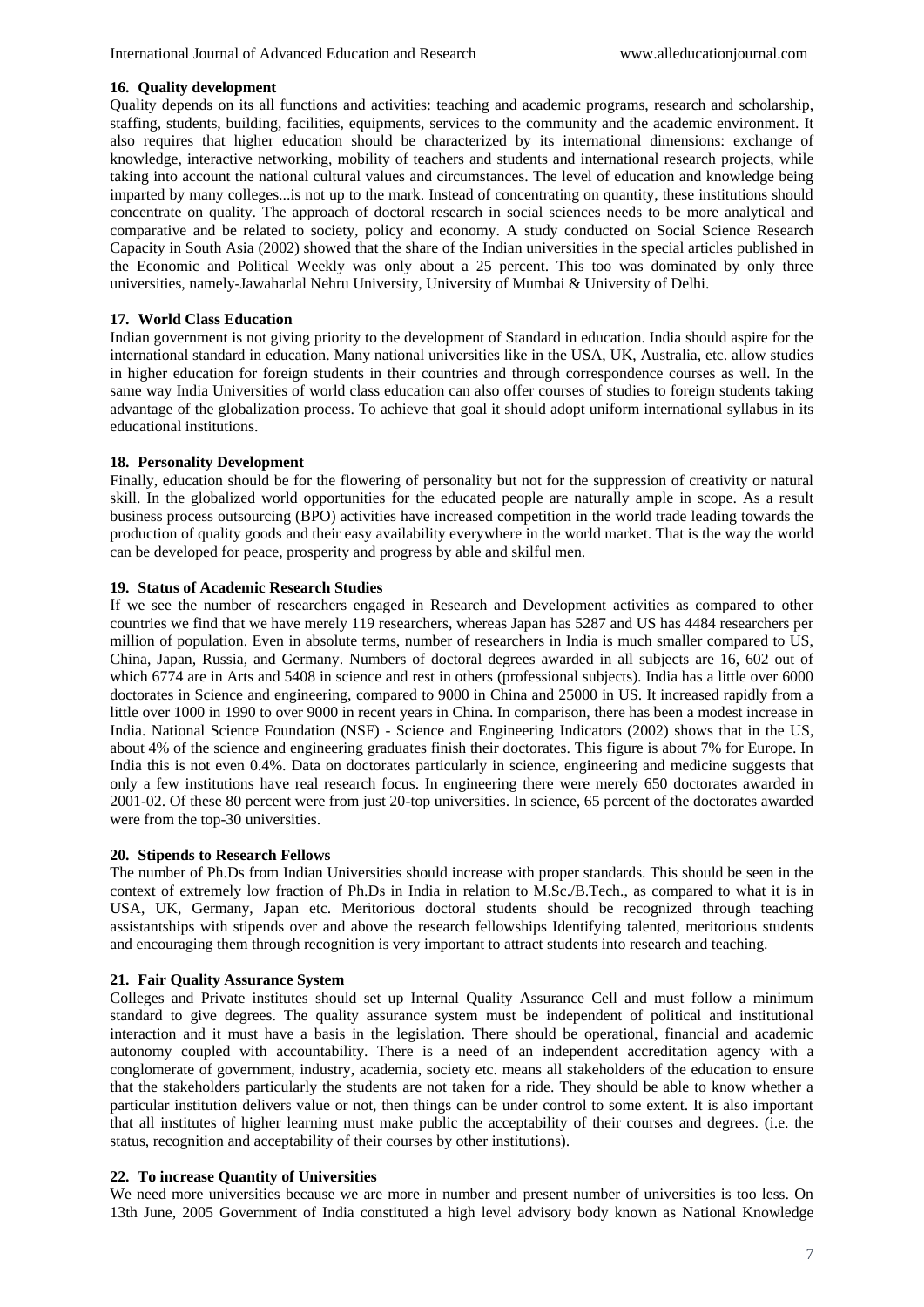Commission (NKC) to advise the PM about the state of education in India and measures needed to reform this sector. It was headed by Sam Pitroda and submitted its report in November 2007. NKC has recommended setting up of 1500 universities by 2015 so that gross enrollment ratio increases to 15 percent. It has also called for establishing an Independent Regulatory Authority for Higher Education (IRAHE) to monitor the quality of overall higher education in India.

## **23. Examination Reforms**

Examination reforms, gradually shifting from the terminal, annual and semester examinations to regular and continuous assessment of student's performance in learning should be implemented.

## **24. High-tech Libraries**

Our university libraries have a very good collection of books, but they are all in mess. A library must be online and conducive for serious study. Indian universities should concentrate more on providing quality education which is comparable to that of international standards.

## **Conclusion**

After independence, there has been tremendous increase in institutions of higher learning in all disciplines. But with the quantitative growth has it been able to attend to the core issue of quality. India is today one of the fastest developing countries of the world with the annual growth rate going above 9%. In order to sustain that rate of growth, there is need to increase the number of institutes and also the quality of higher education in India.

To reach and achieve the future requirements there is an urgent need to relook at the Financial Resources, Access and Equity, Quality Standards, Relevance and at the end the Responsiveness. To attain and sustain national, regional or international quality, certain components are particularly relevant, notably careful selection of staff and continuous staff development, in particular through the promotion of appropriate programs for academic development, including teaching/learning methodology and mobility between countries, between higher education institutions and the world of work, as well as student mobility within and between countries. Internal self-evaluation and external review must be conducted openly by independent specialists, if possible with international experts. Report of the National Knowledge Commission if implemented can help boost education sector in India. We are moving towards an era which would be defined by the parameters of knowledge and wisdom. India in order to become a developed nation by 2020 and knowledge power by 2015. The decisions that are going to be taken on these are likely to hold the key to India's future as a center of knowledge production. We need higher educated people who are skilled and who can drive our economy forward. When India can provide skilled people to the outside world then we can transfer our country from a developing nation to a developed nation very easily and quickly. According to Prime Minister of India Dr. Manmohan Singh 'The time has come to create a second wave of institution building and of excellence in the fields of education, research and capability building'. We need an educational system that is modern, liberal and can adapt to the changing needs of a changing society, a changing economy and a changing world. The thrust of public policy for higher education in India has to be to address these challenges. However, one university can't make much difference. If the government welcomes more such initiatives, the future will be ours. We will be able to match and compete with other countries and the dream to be the world's greatest economy won't be difficult to achieve.

### **References**

- 1. Altbach Philip G. The Private Higher Education Revolution: An Introduction. University News., 2006:2:8:44(01).
- 2. Anandakrishnan M. Privatization of higher education: Opportunities and anomalies. 'Privatization and commercialization of higher education' organized by NIEPA, May 2, 2006., New Delhi, 2006.
- 3. Delors Jacques. Learning the treasure within. Report to UNESCO of the International Commission on Education for the Twenty-first Century. UNSECO Publishing, Paris, 1996.
- 4. MHRD. Annual Report. Ministry of Human Resource Development, Department of Secondary and Higher education. Government of India. New Delhi, 2006.
- 5. Planning Commission. Approach paper to the Tenth Five-year Plan (2002-2007). Planning Commission. New Delhi, 1999.
- 6. Stella Antony. External quality assurance in Indian higher education: Case study of the National Assessment and Accreditation Council (NAAC). International Institute for Educational Planning. Paris, 2002.
- 7. UGC. Research Handbook: Towards nurturing research culture in higher education institutions in India. University Grants Commission. New Delhi, 2005.
- 8. World Bank. 'Measuring Trade in Services Liberalisation and its Impact on Economic Growth: an illustration', World Bank Group Working Paper, downloadable, 2004. from http://econ.worldbank.org/files/2373\_wps2655.pdf
- 9. Agarwal Pawan. Higher Education in India: The Need for Change (ICIER Working Paper No. 180). New Delhi: Indian Council for Research on International Economic Relations, 2006. (http://www.icrier.org/publication/working\_papers\_180.html)
- 10. Chronicle of Higher Education, various issues (cited as CHE) (http://chronicle.com/)